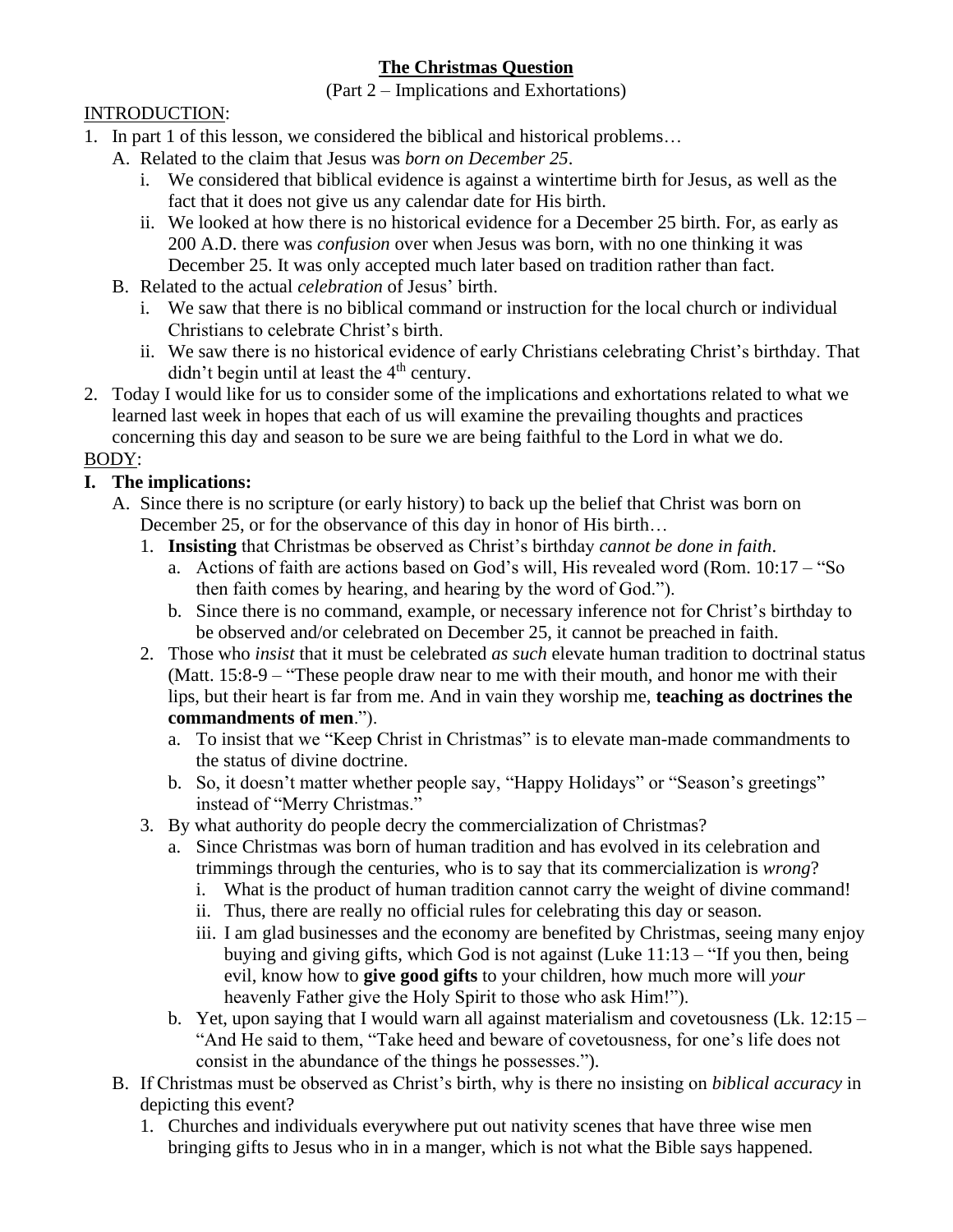- a. It was **shepherds** in the field, not the wise men, that came to the **manger** (Lk. 2:15-16 "So it was, when the angels had gone away from them into heaven, that the **shepherds** said to one another, "Let us now go to Bethlehem and see this thing that has come to pass, which the Lord has made known to us." <sup>16</sup> And they came with haste and found Mary and Joseph, and the **Babe lying in a manger**.").
- b. The **wise men**, on the other hand, came to a **house** (Matt. 2:1-2, 10-11 "Now after Jesus was born in Bethlehem of Judea in the days of Herod the king, behold, wise men from the East came to Jerusalem, <sup>2</sup> saying, "Where is He who has been born King of the Jews? For we have seen His star in the East and have come to worship  $\text{Him.}$ "... <sup>10</sup> When they saw the star, they rejoiced with exceedingly great joy.  $11$  And when they had come into the **house**, they saw the young Child with Mary His mother, and fell down and worshiped Him. And when they had opened their treasures, they presented gifts to Him: gold, frankincense, and myrrh.")
- c. Why is there **three** wise men, when the Bible does not say how many wise men came? It only says that they brought *gifts* of gold, frankincense, and myrrh (Matt. 2:11)?
- 2. So, if religious observance of Christmas is so important, why is it no problem that it is universally incorrectly depicted by churches and individuals everywhere?
- C. God ol' S.C. (I purposefully use S.C. to avoid reprisals):
	- 1. Some people have problems with this character's part in this holiday season.
		- 2. What people forget is that S.C. is a *character* that has *evolved like the rest of the Christmas tradition*. **To reject one is to reject the other**.
		- 3. For those who claim S.C. takes the focus of Christmas off Jesus…
			- a. Remember God didn't make Jesus the reason for the season, man did.
			- b. Jesus isn't the center of Christmas, He is center of everything (Col. 1:16-17 "For by Him all things were created that are in heaven and that are on earth, visible and invisible, whether thrones or dominions or principalities or powers. All things were created **through Him** and **for Him**. <sup>17</sup> And He is before all things, and in Him **all things consist**.").
			- c. People can enjoy the stories, movies, etc., about S.C. without it being a problem.
		- 4. Of course, as parents in Christ we have the responsibility of being truthful (Eph.  $4:25$  "Therefore, putting away lying, 'let each one of you speak truth with his neighbor,' for we are members of one another."). You must decide what you will do with that!

# **II. Must Christmas be rejected in any form?**

- A. Objection: Christmas is a *religious holiday* with its *roots* in the apostate church.
	- 1. Christmas is a *man-made holiday* that can be observed *however one chooses*, including doing so in secular, non-religious, fashion.
	- 2. While growing up and in my own house, Christmas has never been observed as anything other than a time for family and fun together!
	- 3. Its origin no more affected that than does the fact that the  $4<sup>th</sup>$  of July celebrates our revolution means that enjoying a day off with family, etc., supports rebellion against the governing powers, which God forbids (Rom. 13:1ff.)
- B. Objection: If you observe December  $25<sup>th</sup>$  in any form, others will think you believe and honor it as Christ's birthday.
	- 1. Paul said Christians could buy and eat meat that may have been offered to idols *without asking questions* (1 Cor. 10:25-27 – "Eat whatever is sold in the meat market, asking no questions for conscience' sake;  $^{26}$  for "the earth is the Lord's, and all its fullness."  $^{27}$  If any of those who do not believe invites you to dinner, and you desire to go, eat whatever is set before you, asking no question for conscience' sake.").
		- a. This means that even if those selling the meat or the neighbor providing this meat may **think** that you are eating it in honor of an idol, you can still eat it!
		- b. If nothing is said about it, what people **may think** doesn't have to change our actions.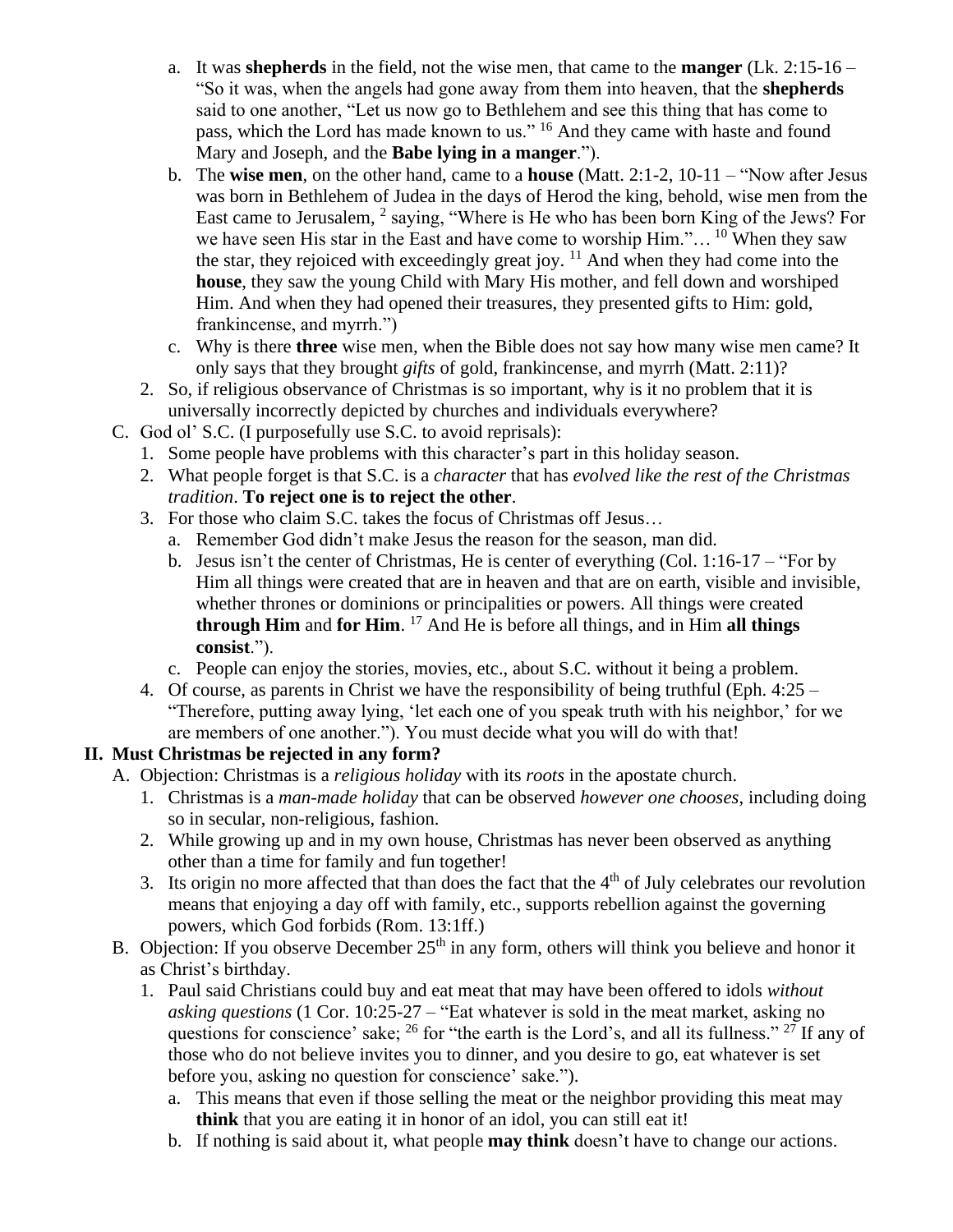- 2. Even if someone in the world thinks a Christian is observing Christmas as Christ's birthday, they would not think *evil* of it.
	- a. We make the mistake of thinking that the world, even the religious world, thinks like we do! But, they do not and would likely think nothing about it either way.
	- b. Yet, as a Christian I would have to refrain from any public Christmas activity that is held in honor of Christ's birth (1 Cor. 8:9-13 – "But beware lest somehow this liberty of yours become a stumbling block to those who are weak.  $^{10}$  For if anyone sees you who have knowledge eating in an idol's temple, will not the conscience of him who is weak be emboldened to eat those things offered to idols?<sup>11</sup> And because of your knowledge shall the weak brother perish, for whom Christ died? <sup>12</sup> But when you thus sin against the brethren, and wound their weak conscience, you sin against Christ.<sup>13</sup> Therefore, if food makes my brother stumble, I will never again eat meat, lest I make my brother stumble.").
		- i. Going to the trouble to participate in such an event would make a statement to others that personal observance of putting up lights or a Santa figure in your yard do not!
		- ii. This "statement" is the difference in eating meat in an idol's temple and individually eating meat without asking questions.
		- iii. Therefore, I could never in clear conscience participate in a feast/gathering planned and offered at Christmas to honor the birth of Christ.
- C. Objection: Christmas cannot be observed by Christians because its roots are *pagan*.
	- 1. Although the roots of an activity should be considered, many non-objectionable things in life have objectional roots.
		- a. For instance, the names of the days of the week have their roots in pagan worship (i.e., Sun god, Moon god, Thor, etc.).
		- b. We all use these names without thought or consequence despite their origin.
		- c. If we can use these names without honoring these gods, and we do, then the roots of a practice do not in and of itself make it sinful.
	- 2. Though many believe December 25th was chosen to counter the heathen celebration of the winter solstice, that is not firmly established.
		- a. Some *firmly* state it true, as does James Frazer in book *The Golden Bough*, who says: "The heathen origin of Christmas is plainly hinted at, if not tacitly admitted, by Augustine when he exhorts his Christian brethren not to celebrate that solemn day like the heathen on account of the sun, but on account of him who made the sun." (p. 416-17).
		- b. Others, however, argue against this (*How December 25th Became Christmas*, www.biblicalarchaeology.org).
			- i. This theory is not found in any ancient Christian writings, although some "Christian authors" of the 4<sup>th</sup> century mention a connection between observing Jesus' birth and the solstice.
			- ii. This theory was never firmly suggested until the  $12<sup>th</sup>$  Century in a manuscript by Dionysious bar-Salibi who states that "in ancient times the Christmas holiday was actually shifted from January 6 to December 25 so that it fell on the same date as the pagan Sol Invictus holiday." (see Talley, *Origins*, pp. 101–102.)
			- iii. All that can truly be said about it is that they moved the celebration day of Christ's birth to December 25, where there was already a pagan holiday.
				- 1) Why would that make any celebration of it pagan?
				- 2) Is giving valentines or candy on Valentine's day truly honoring St. Valentine or the St. Valentine's day massacre that happened that day? If not, why not?
			- iv. Evidence indicates that for the first few centuries Christians were very opposed to incorporating heathen days of worship and practices into their culture.
		- c. So, although this theory may be true, to dogmatically argue that the celebration of Christmas on December 25th came from a *pagan celebration day* would be wrong.